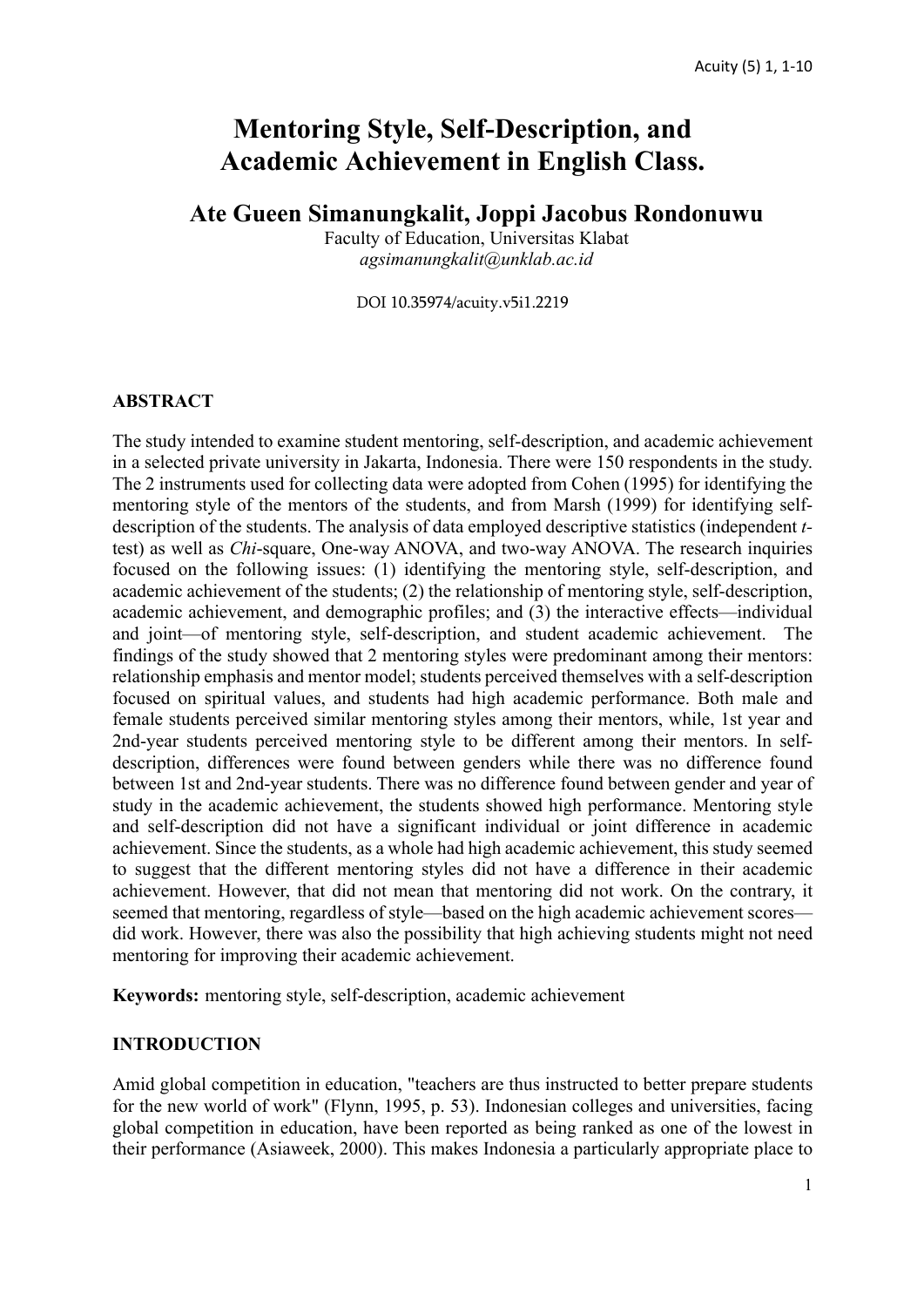do this study since differences created by mentoring might be more visible. Also, Indonesian colleges and universities in some way could benefit or be challenged by the findings of this study, and it might help them improve in facing the global competition of education.

With the improvement of the student mentoring services and self-description, the students of the selected university, in particular, would be better guided or directed to achieve success in their academic and social life. As a result, the university would also benefit in terms of increase in student enrollment and proficient graduates, more specifically in curriculum awareness and students' holistic development. In general, other colleges or universities of similar characteristics might find the results of this study useful for their improvement.

Student academic achievement, which is regarded as one of the major indicators of student success, has been traditionally associated with student mentoring and self-description, in spite of the controversial findings. It has also been identified as one of the relevant indicators of quality of schooling (Cleary, 2001).

The present study primarily investigated student mentoring and self-description in a selected private university in Jakarta, Indonesia. Specifically, it examined the extent of the effect of mentoring style and self-description on student academic achievement. It also investigated the effect of mentoring style on student achievement based on self-description.

## **Mentoring**

Experts on mentoring have identified various mentoring style. It is important to choose a style of mentorship that works best between the mentor and the mentee. A set of mentoring style suggested by Anderson and Shannon (1988) present a continuum that ranges from (1) directing (where the mentor tells the mentee exactly what to do in a situation; this type of mentorship is more formal) to (2) coaching (where the mentor gives suggestions and examples, encouraging the mentee to practice the lessons; the relationship between the two is friendly and rather casual) to (3) support (where both the mentor and mentee work together, with the mentee praising the mentee's success experiences; the mentor may even assist the mentee with certain selected tasks) to (4) delegating (where the mentor gives more freedom to the mentee to work on his/her own with the mentor giving advice in certain crucial situations; the mentee is expected to make most of the decisions on his/her own).

Another mentoring style that meets the needs of adult learners is suggested by Cohen (1995). He developed the following six discrete mentor functions, which he named the Principles of Adult Mentoring Scale:

- 1. *Relationship Emphasis*, in which the mentor genuinely understands and accepts the feelings of the mentee through active and empathetic listening. The purpose of this relationship is to establish a psychological trust in which they honestly share and reflect upon their personal experiences (negative and/or positive) as adult learners. In this case, the mentor is expected to practice skills such as (a) listening responsively, (b) understanding and using verbal and non-verbal reactions, (c) asking open-ended questions, (d) providing descriptive feedback based on the observation rather than inferences or motives, and (e) using perception checks to ensure comprehension of feelings. (Adapted from Cohen, 1995, pp. 20, 48)
- 2. *Information Emphasis*, in which the mentor offers suggestions or advice to the mentees about their current plans in achieving their personal, educational, and career goals. The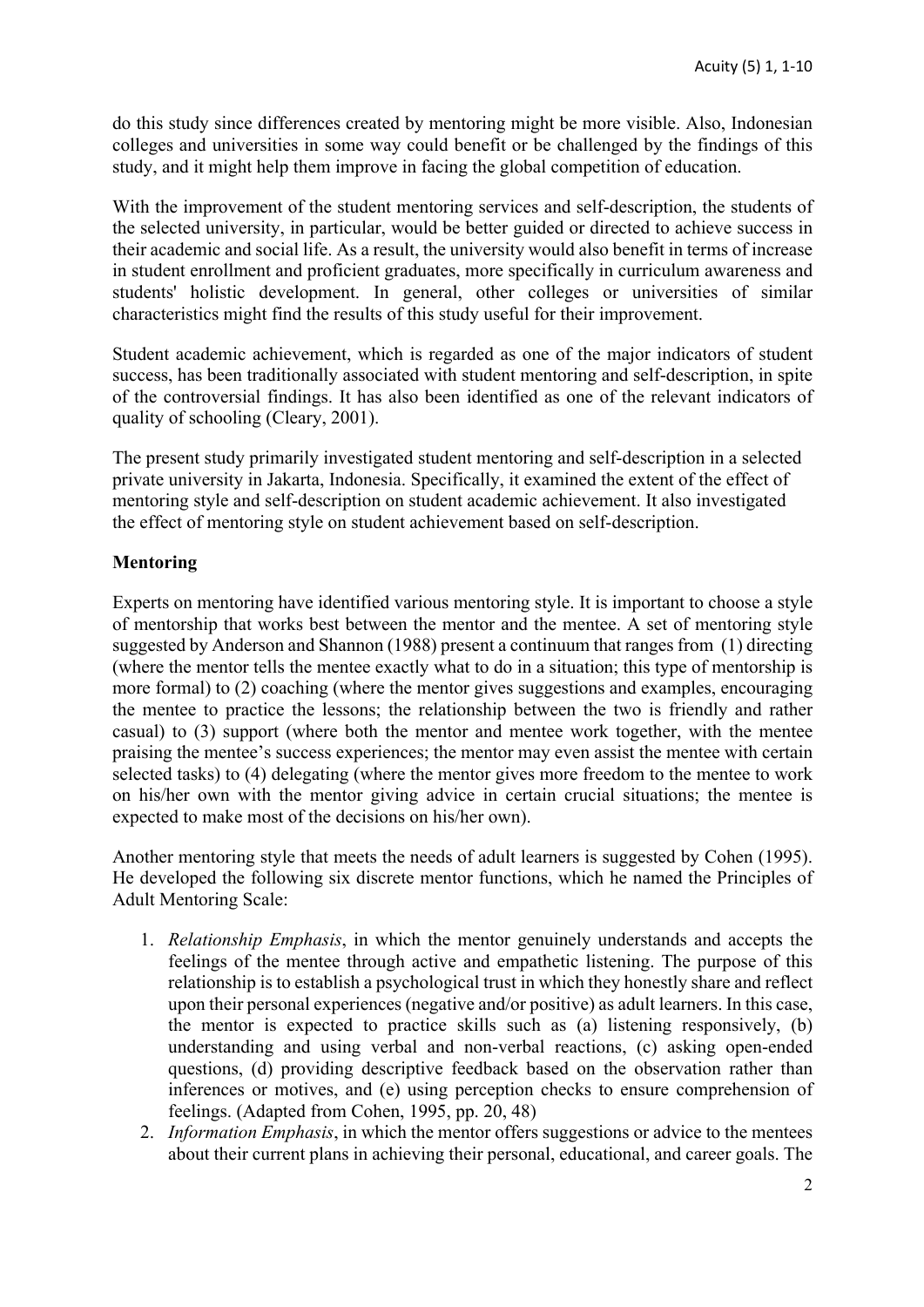mentor's advice is based on the information given by the mentee. In this case, the mentor is expected to (a) ask questions to understand the factual current condition of the mentee, (b) review relevant background to develop adequate personal profile, (c) probe questions which require concrete answers, (d) offer comments and solutions to the current problems, and (e) make decisions based on facts. (Adapted from Cohen, 1995, pp. 21, 60)

- 3. *Facilitative Focus*, in which the mentor facilitates the mentees through review and exploration of their interests, abilities, ideas, and beliefs relevant to academia or the workplace. The purpose of this facilitation is to assist the mentees in considering alternative views and options in making their own decisions. In this case, the mentor is expected to (a) pose hypothetical questions to broaden individual views, (b) make assumptions based on experience and information, (c) offer multiple viewpoints before making decisions and choices, (d) examine the seriousness of commitment to goals, (e) analyze reasons for current pursuits, and (f) review recreational and vocational preferences. (Adapted from Cohen, 1995, pp. 22, 74)
- 4. *Confrontative Focus*, in which the mentor challenges the mentees' explanations for their decisions and actions concerning their academic development. This is to help mentees attain insight into unproductive strategies and behaviors and to evaluate their need and capacity to change. In this case, the mentor is expected to (a) assess carefully the psychological readiness of the mentee to benefit from different viewpoints, (b) reveal the possible negative consequences of constructive feedback on the relationship, (c) confront the primary goal of self-assessment of apparent discrepancies, (d) focus on most-likely strategies and behaviors for meaningful change, (e) use only the carefully stated feedback necessary for change, and (f) offer comments (before and after confrontative remarks) to reinforce belief in a positive potential for mentee future growth. (Adapted from Cohen, 1995, pp. 22, 91)
- 5. *Mentor Model*, in which the mentor shares appropriate life experiences and feelings as a role model to the mentees to personalize and enrich their relationship. The purpose is to motivate the mentees to make decisions and take the necessary action. In this stage, the mentor is expected to (a) offer personal thoughts and feelings to emphasize the value of learning from unsuccessful or successful experiences; (b) select relevant examples and experiences from his/her own life or other people's; (c) provide a realistic assessment and positive belief in the mentee's ability to attain goals; (d) express a confident view of appropriate risk-taking as necessary for personal, educational, training, and career development; and (e) encourage the mentee to act in order to attain the goals. (Adapted from Cohen, 1995, pp. 22, 107)
- 6. *Mentee Vision*, in which, the mentor stimulates the mentees' critical thinking concerning envisioning their future and to developing personal and professional potential. The purpose is to encourage the mentees to function as independent adult learners. In this stage, the mentor is expected to (a) make statements which require reflection on present and future educational, training, and career attainments; (b) ask questions to clarify perceptions about his/her personal ability to manage change; (c) review individual choices based on a reasonable assessment of options and resources; (d) make comments on the analyses of problem-solving and decision-making strategies; (e) express confidence in carefully thought-out decisions; and (f) encourage mentee to develop talents and pursue dreams. (Adapted from Cohen, 1995, pp. 23, 121).

From a search of the literature (Cohen, 1995; Foster, 2001; Otto, 1999), the most common model of student mentoring is a one-to-one relationship between a more experienced mentor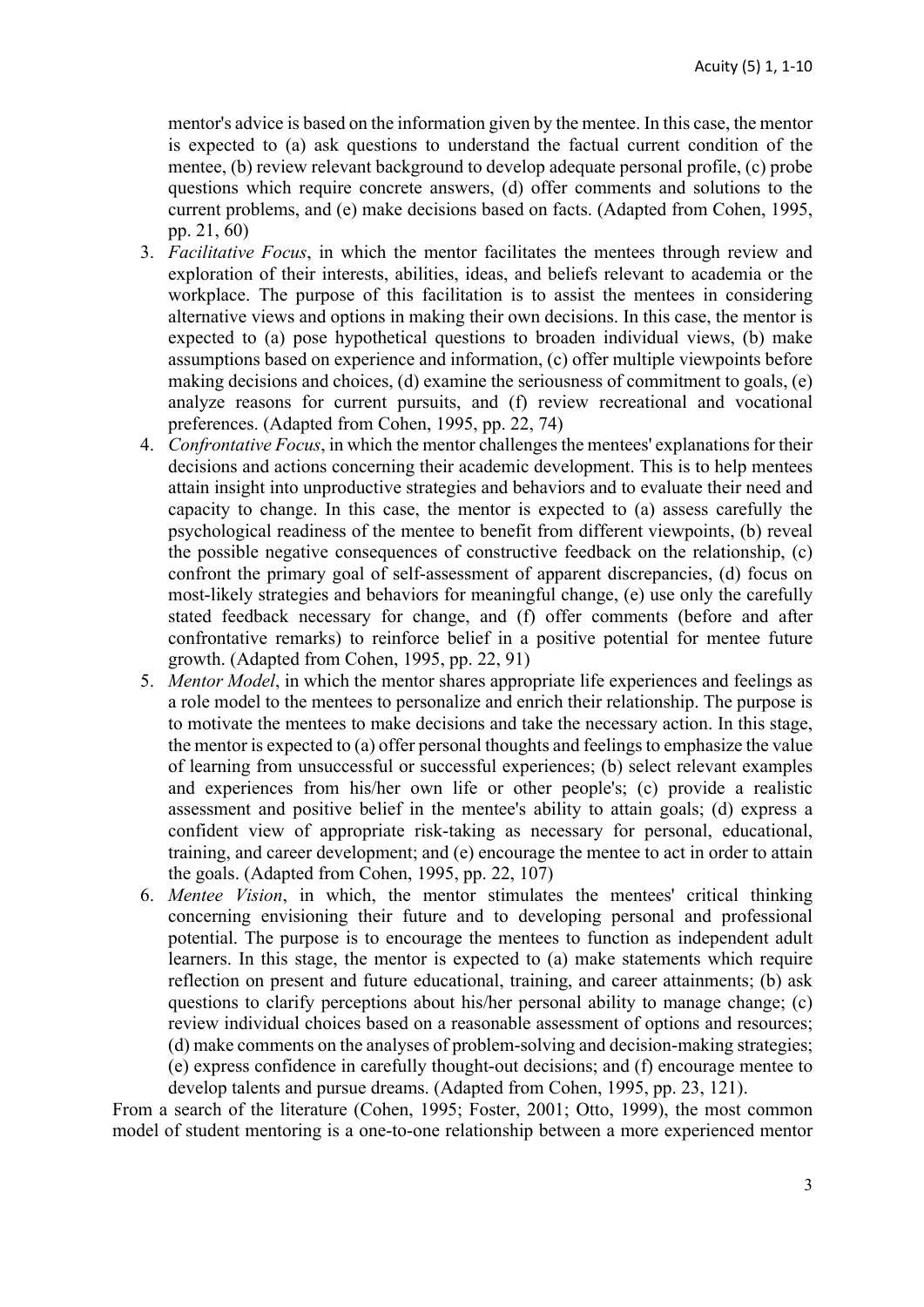and a less experienced mentee, who needs the mentor's support to achieve personal, academic and social development, and career goals.

There was a variety in mentoring models, but the two basic categories of models related to student mentoring are formal and informal. Floyd's (as cited in Brewster & Fager, 1998) three general types of mentoring might overlap with each other in a given student mentoring relationship. The present study focused on two of Floyd's three types of mentoring: academic and personal development mentoring, leaving aside the idea of career guidance mentoring since the respondents were the fulltime university students. It also explored mentoring style using Cohen's six principles of adult learner mentoring.

#### **Self-Description**

The terms *self-esteem* and *self-concept* which stand for self-description have been used interchangeably and inconsistently (Reasoner, n.d.; Strein, 1995), when they may relate to different ideas about how people view themselves. Self-description is the information that someone has about himself or herself, the perceptions of himself or herself which is based on experience and interpretations of the environment including ideas, feelings, and attitudes about self (Zahra, Arif, & Yousuf, 2010). Thus, self-description is the sum of both self-esteem and self-concept. The difficulty here is that the meanings of these terms have changed over time depending on the particular definition and measure used in the analysis.

The global view of self-concept is self-esteem or general self-concept. It is an overarching, global characteristic of an individual or a set of self-evaluations specific to different domains of behavior. The famous Rosenberg Self-Esteem Scale (n.d.) is a very good example of showing the essence of the global self-concept idea. On the other hand, self-concept refers to a conscious, cognitive perception of how one sees oneself. So, it could be said that an individual had multiple self-concepts with academic, social, physical, and religious aspects (Reasoner, n.d.; Strein, 1995).

Marsh, Craven, and Debus (1999) have developed three multidimensional measurements of self-concept based on the model proposed by Shavelson, Hubner, and Stanton (1976): SDQ I, II, and III. The SDQ-I questionnaire has been designed to measure multiple dimensions of selfconcept of preadolescent primary school students, SDQ-II for adolescent high school students, and SDQ-III for late adolescents and young adults. Each of the three instruments is made up of the following 13 scales: math, verbal, academic, problem solving, physical ability, physical appearance, same-sex peer relations, opposite-sex peer relations, parent relations, emotional stability, spiritual values/religion, honesty/trustworthiness, and general esteem.

Self-concept is important because it is viewed as a desirable outcome of education (Snow et al., 1996; Tracey, 2002). When self-concept was improved, it would yield improvement in the student motivation for learning, and thus academic performance.

## **METHODS**

#### **Research Design**

This is a cross-sectional survey research design. Data was collected through questionnaires in the same period. The study investigated the responses of college students to a questionnaire to determine their perceptions about mentoring practices and further to identify the practices and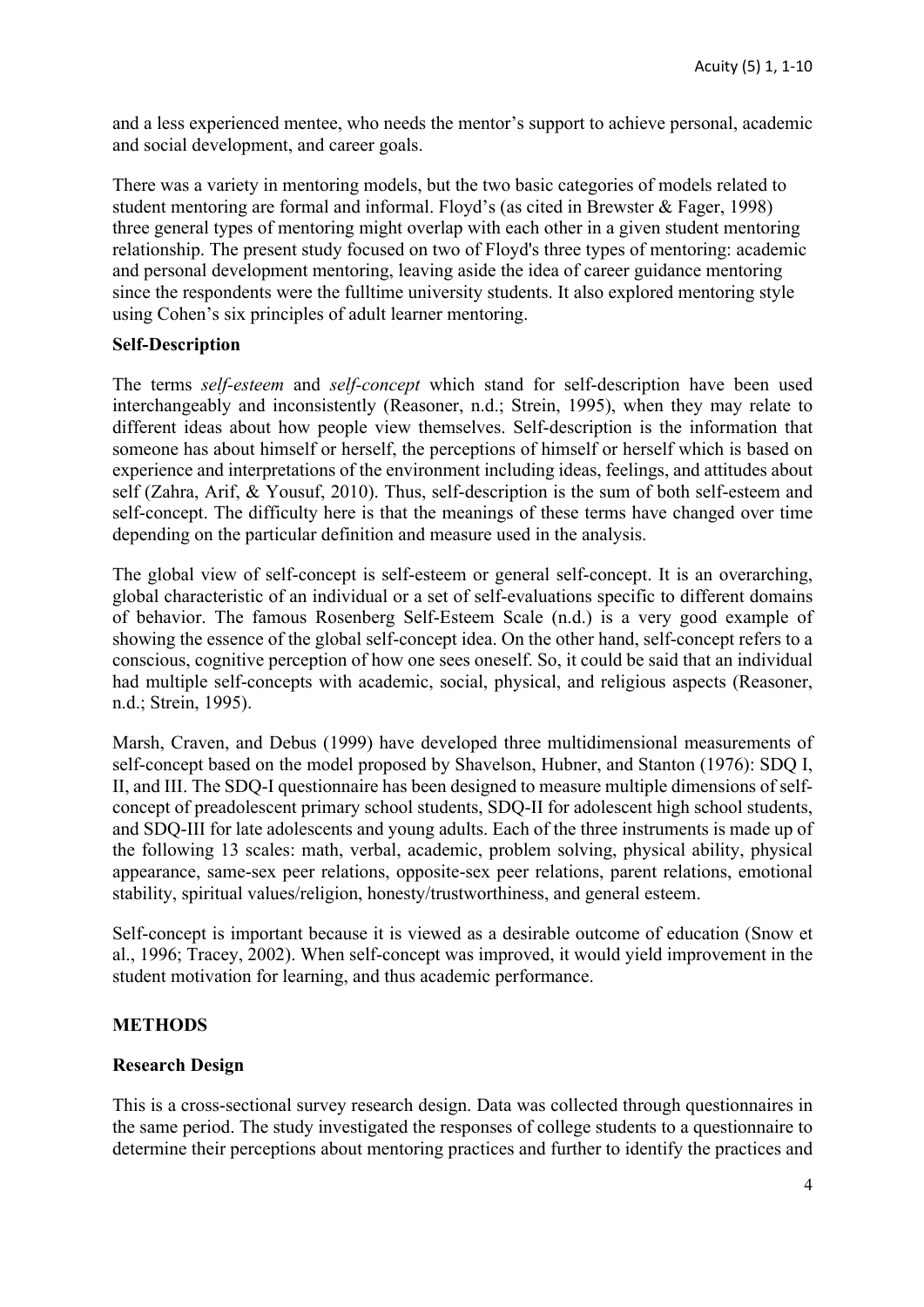other background factors that were associated with establishing high self-description and high academic achievement. In particular, this study investigated the strength of associations among student perceptions of student mentoring, student self-description, and student academic achievement. Overall, several statistical tools were employed to answer the three research questions stated in this study. The statistical tools included descriptive as well as inferential statistics.

## **Respondents**

The sample of this study was the undergraduate students enrolled for the second semester of school year 2010-2011 school year at a selected private university in West Indonesia. The university was selected purposively due to its mentoring program, an important criterion to serve the purpose of the study. This study conveniently selected students who were involved in the mentoring program. There were 400 questionnaires distributed equally to males and females (200 males and 200 females).

### **Instrument**

The questionnaire consisted of the following sections: Respondent's Identification Number, Mentoring Style Questionnaire, and Self-Description Questionnaire. The instrument provided to each respondent had a cover page, a letter to briefly describe the purpose of the study, and instructions on how to complete the instrument. Since English is the medium of learning in the university where the respondents studied, it was not necessary to translate the questionnaire into the Indonesian language.

The respondent's Identification Data (ID) is needed because it would reveal the student's academic achievement.

In the Mentoring Style Questionnaire, the responses to the questionnaire items were indicated by a 5-point Likert-scale with the following description: 1 (*Never*), 2 (*Infrequently*), 3 (*Sometimes*), 4 (*Frequently*), and 5 (*Always*). The mentoring questionnaire was about the way the respondents perceive the mentoring relationship. The mentoring style section was the instrument from Cohen's (1995) Principles of Adult Mentoring Scale: Postsecondary Education instrument. It was designed to measure six behavioral factors with 55 items. The six behavioral functions were made up of the relationship emphasis (10 items), information emphasis (10 items), facilitative focus (6 items), confrontative focus (12 items), mentor model (6 items), and student vision (11 items). Cohen (1995) reported that the reliability coefficient of the whole original scale was .95, which meant that as a whole the instrument was used to measure the complete mentor role competencies.

The self-description instrument was adopted from Marsh's (1990a) Self-Description Questionnaire III (SDQ III) had 13 factors with 136 items. Ten of the 13 factors consisted of 10 items in each factor, and the remaining three of the 13 factors consisted of 12 items in each of the factors. The 10 factors with 10 items each were the following: math, verbal, academic, problem solving, physical ability, physical appearance, same-sex peer relations, opposite-sex peer relations, parent relations, and emotional stability. The three factors with 12 items each were the following: spiritual values/religion, honesty/trustworthiness, and general esteem. Negative and positive items were included in each scale. As a whole, the questionnaire was designed to measure how people describe themselves and to find the most important characteristics of how people thought and felt about themselves (Marsh et al., 1999).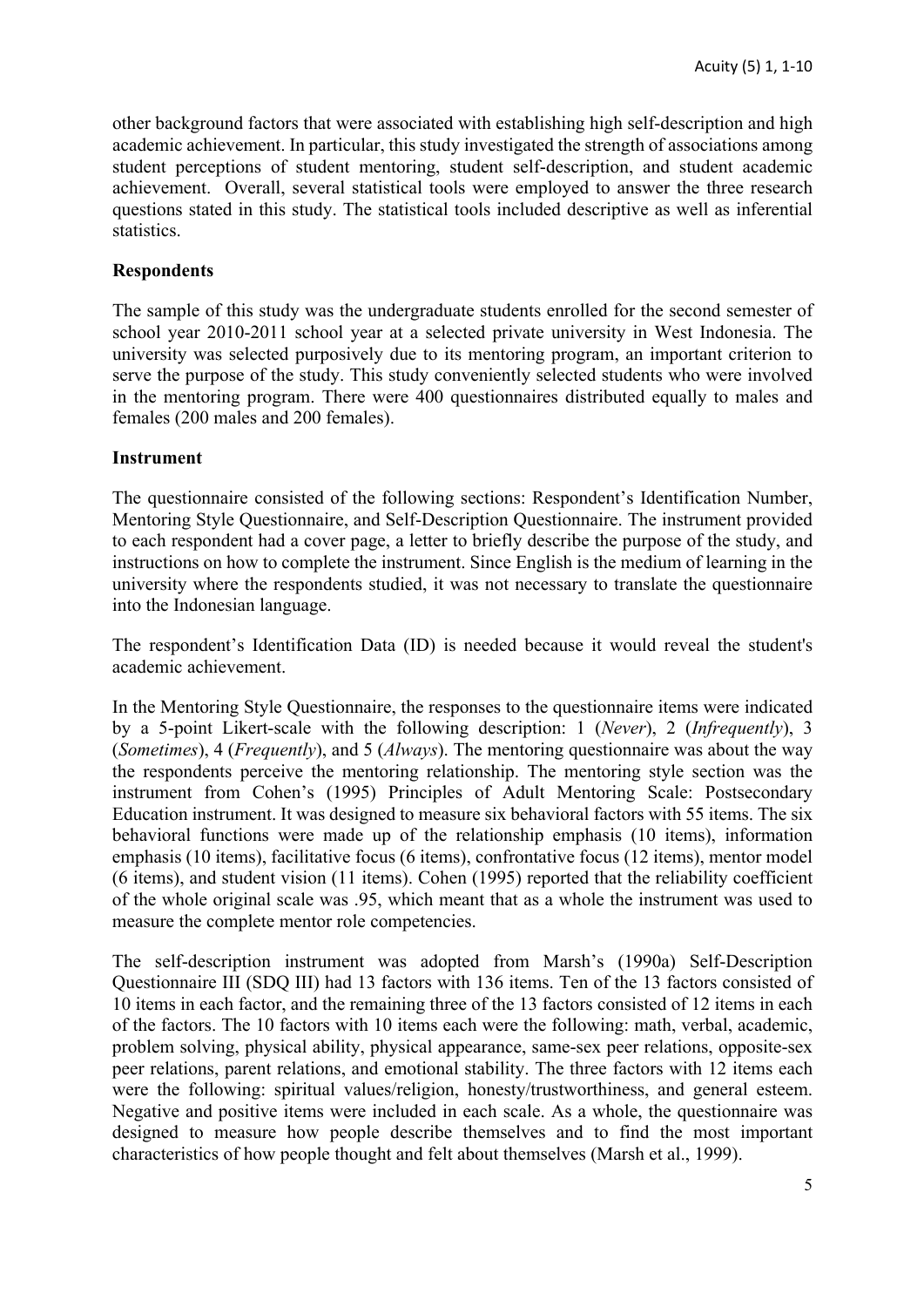The reliability coefficient of the SDQ-III was high, with Cronbach alpha  $= 0.89$  and the correlation coefficient between the factors was low,  $r = 0.09$  (Marsh & O'Niel, 1984). An 8point Likert scale used in the original Self-Description Questionnaire III was indicated as follows: 1 (*definitely false)*, 2 (*false)*, 3 (*mostly false)*, 4 (*more false than true)*, 5 (*more true than false)*, 6 (*mostly true)*, 7 (t*rue)*, 8 (*definitely true).*

#### **Data Analysis and Interpretation**

The data was analyzed by using the software *StatistiXL* to firstly find the frequency, percentage, mean, and standard deviation which described the respondents. In testing the hypotheses, inferential data analysis techniques of *t*-test, chi-square test of independence, and ANOVA were used. The chi-square test of independence was found to be suitable for this study of nominal variables—self-description, and mentoring style.

If the sample data in the contingency table, the expected frequency count is less than 5, it must be removed, or the expected frequency must be 5 or more. In the data analysis where the expected frequency count is less than 5, it was removed.

Levels of mentoring effectiveness were based on the mean scores of the students' perception for each of the six factors as suggested by Cohen (1995). A score that fell in the category of *not effective* and *less effective* indicated a need for professional improvement. A score in the *effective* category indicated a general competency with opportunity for improvement, and *very effective* and *highly effective* as indicating positive mentoring behavioral competency (Cohen, 1995, p. 168).

### **RESULTS**

Pallant (2007) asserted that a two-way ANOVA can be used to "look at the individual effect and joint effect of two independent variables on one dependent variable" (p. 257). Hence twoway ANOVA was used to test the effect of mentoring and self-description on academic achievement. The results of this test will be presented as follows: The individual effect of mentoring style on academic achievement and the individual effect of self-description on academic achievement

#### **The Effect of Mentoring Style on Academic Achievement**

The null hypothesis was formulated and there was no effect of mentoring style on academic achievement and was also tested using a two-way ANOVA. Two-way ANOVA is appropriate when you have one measurement variable and two nominal variables. The assumption was variance was homogeneous among variables. However, since two-way ANOVA is robust, though heterogeneity, "variation among the results beyond that expected from chance alone" (Engels et al., 1999, p. 4) was found, it did not affect the result. For a 3 X 5 between-subject factorial, ANOVA was calculated to find out the effect of mentoring style on academic achievement. Out of the six categories of mentoring style, three categories were removed. This reduction of categories from six to three was due to few factors of mentoring styles in the removed categories. The remaining categories were mentor model (35), relationship emphasis (33), and information emphasis (22), which all in all had 90 respondents out of 150.

The findings showed that there was no significant effect of mentoring style on academic achievement  $F(2) = 0.38$ ,  $p = 0.68$  (see Table 1). This indicates that none of the mentoring style had a different impact on the respondents' academic achievement. Since the respondents had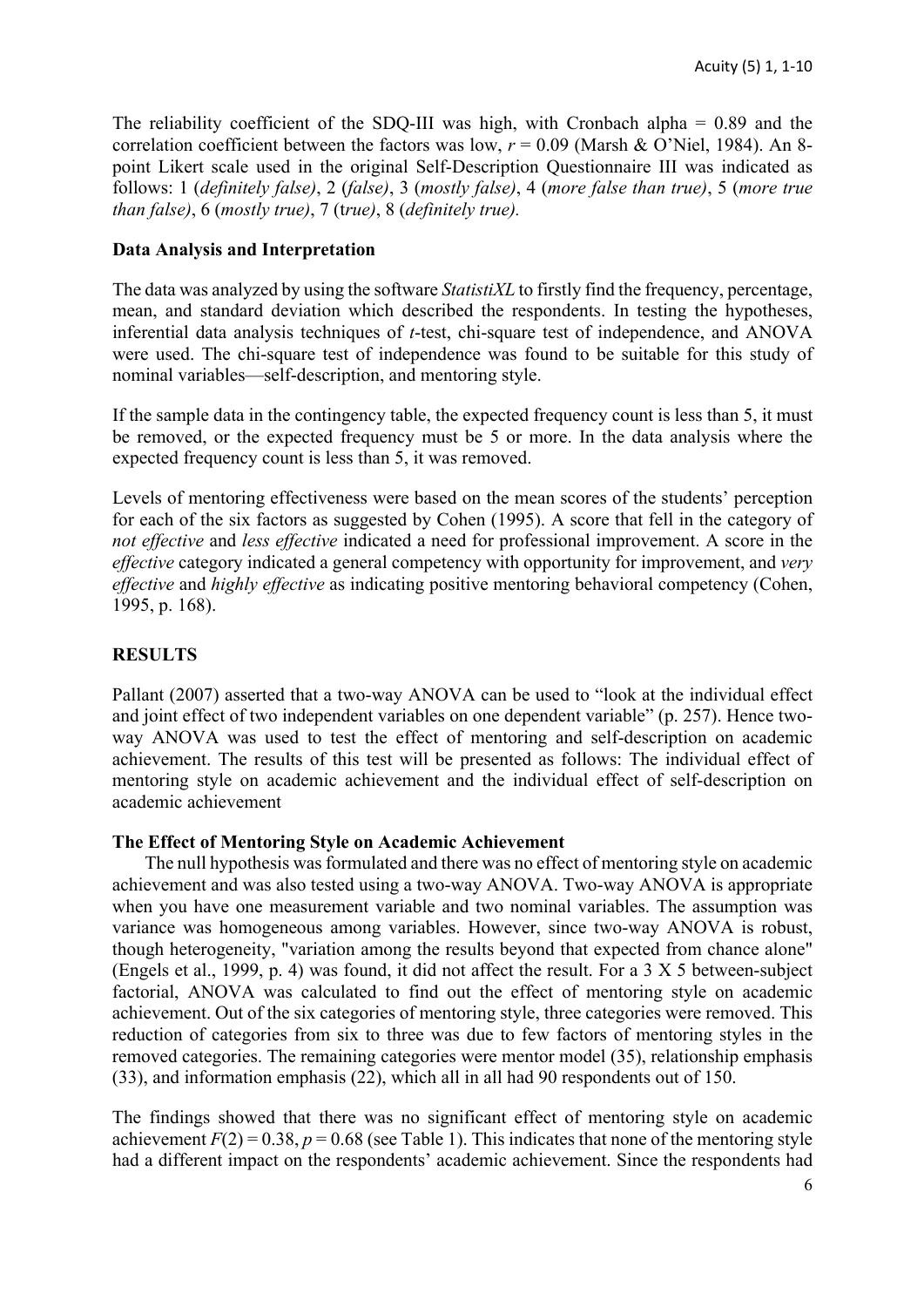high academic achievement, one can assume perhaps that the different mentoring styles worked for these students.

The effect of mentoring style on academic achievement was seen as not significant implying that the six categories in mentoring style did not make any difference in respondent academic achievement. No study was found that indicated the effect of mentoring style on academic achievement. The closest studies to this finding (Campbell & Campbell,1997; Lechuga, 2011; Santos & Reigadas 2005; Sorrentino, 2006) all show positive correlations between mentoring and GPA.

Table 1

*Test of Effects of Mentoring Style and Academic Achievement*

| Source          | н     | Prob. |
|-----------------|-------|-------|
| Mentoring style | 0.384 | 0.682 |

## **The Effect of Self-Description on Academic Achievement**

It was hypothesized that there was a significant effect of self-description on academic achievement. The null hypothesis was formulated that there was no effect of self-description on academic achievement. The null hypothesis was tested using two-way ANOVA. The assumption was that variance was homogeneous among variables. However, two-way ANOVA was robust.

For a 3 X 5 between-subject factorial, ANOVA was calculated to know the effect of selfdescription on academic achievement. Out of 13 categories of self-description, eight categories were removed. This reduction of categories from 13 to five was due to few factors of selfdescription in the removed categories. The remaining categories were spiritual values/religion (34), parent relations (18), general esteem (16), physical ability (13), and same-sex peer relations (9), which all in all was 90 out of 150. The finding shows that there was no significant effect of self-description on academic achievement  $F(4) = 1.86$ ,  $p = 0.13$  (see Table 2). This indicated that none of the self-description affected the respondents' academic achievement. It implies that the way the respondents described themselves did not make any change in their academic achievement. Their academic achievement was still high.

## Table 2

*Test of Effects of Self-Description and Academic Achievement*

|                  | Source | Df       |       | Prob. |
|------------------|--------|----------|-------|-------|
| Self-description |        | $\Delta$ | 1.863 | 0.126 |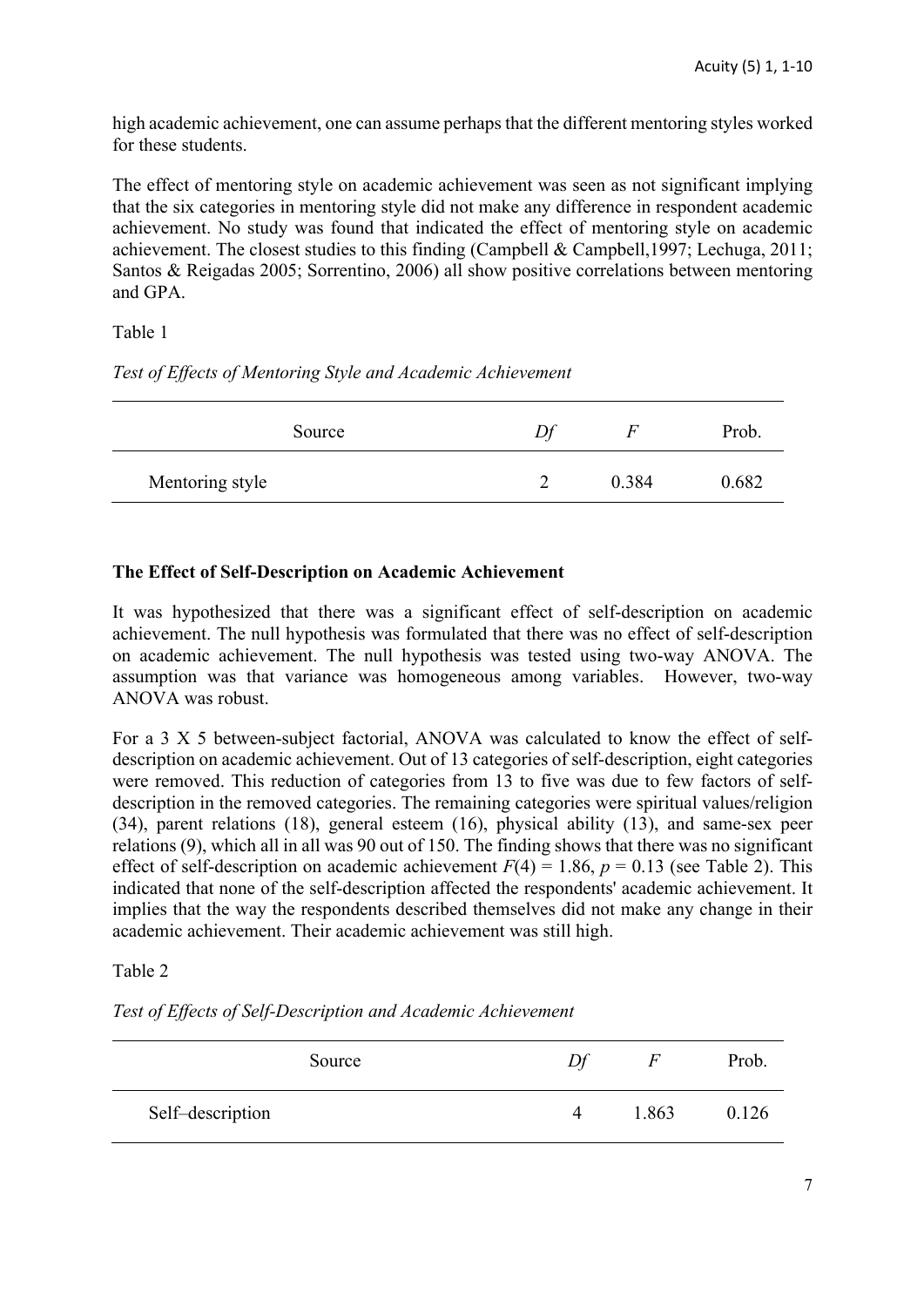## **The Interactive Effect of Mentoring Style and Self-Description on Academic Achievement**

The final hypotheses highlighted the interactive effect of mentoring style and self-description on academic achievement and stated that there is no such interactive effect. The null hypothesis was tested using ANOVA and is described below.

For a 3 X 5 between-subject factorial, ANOVA was calculated to know the effect of mentoring style and self-description on academic achievement. After removing three categories, the remaining categories were spiritual values/religion, parent relations, general esteem, physical ability, and same sex peer relations.

The findings show that there was no significant interactive effect of mentoring style and selfdescription on academic achievement  $F(8) = 0.67$ ,  $p = 0.72$  (see Table 3). This indicates that neither the mentors' mentoring style nor the respondents' self-description affected the respondents' academic achievement. It implies that respondents were already smart, even without mentoring style or ability to describe themselves. The mentoring style and the way they describe themselves did not make a difference to their academic achievement.

Table 3

*Test of Effects of Mentoring Style and Self-Description on Academic Achievement*

| Source                           |       | Prob. |
|----------------------------------|-------|-------|
| Mentoring style*self-description | 0.666 | 0.720 |

## **DISCUSSION**

As one of the significant indicators of student success, student academic achievement has had contentious findings related to student mentoring and self-description. This present study was an endeavor to investigate student mentoring and self-description about student academic achievement in a selected private university in Jakarta, Indonesia.

Undergraduate students enrolled for the second semester of school year 2010—2011 at a selected private university in Indonesia were the population for this study. The purposively chosen university closely followed a mentoring program, which was an essential criterion for this study. The students were selected using convenience sampling and numbered 400 (200 males and 200 females). During the research procedure of data gathering and data processing, some respondents were eliminated as outliers. The final number of respondents used for the statistical analysis was 150 with 100 females and 50 males.

The three parts of the instrument were information about self (the demographic profiles), mentoring style which was adopted from Cohen (1995), and self-description which was adopted from Marsh (1990a). Mentoring Style of Cohen (1995) contained six factors with 55 items was used to study the variable of mentoring. The SDQ III of Marsh (1990a) had 13 factors with 136 items and was used to study self-description.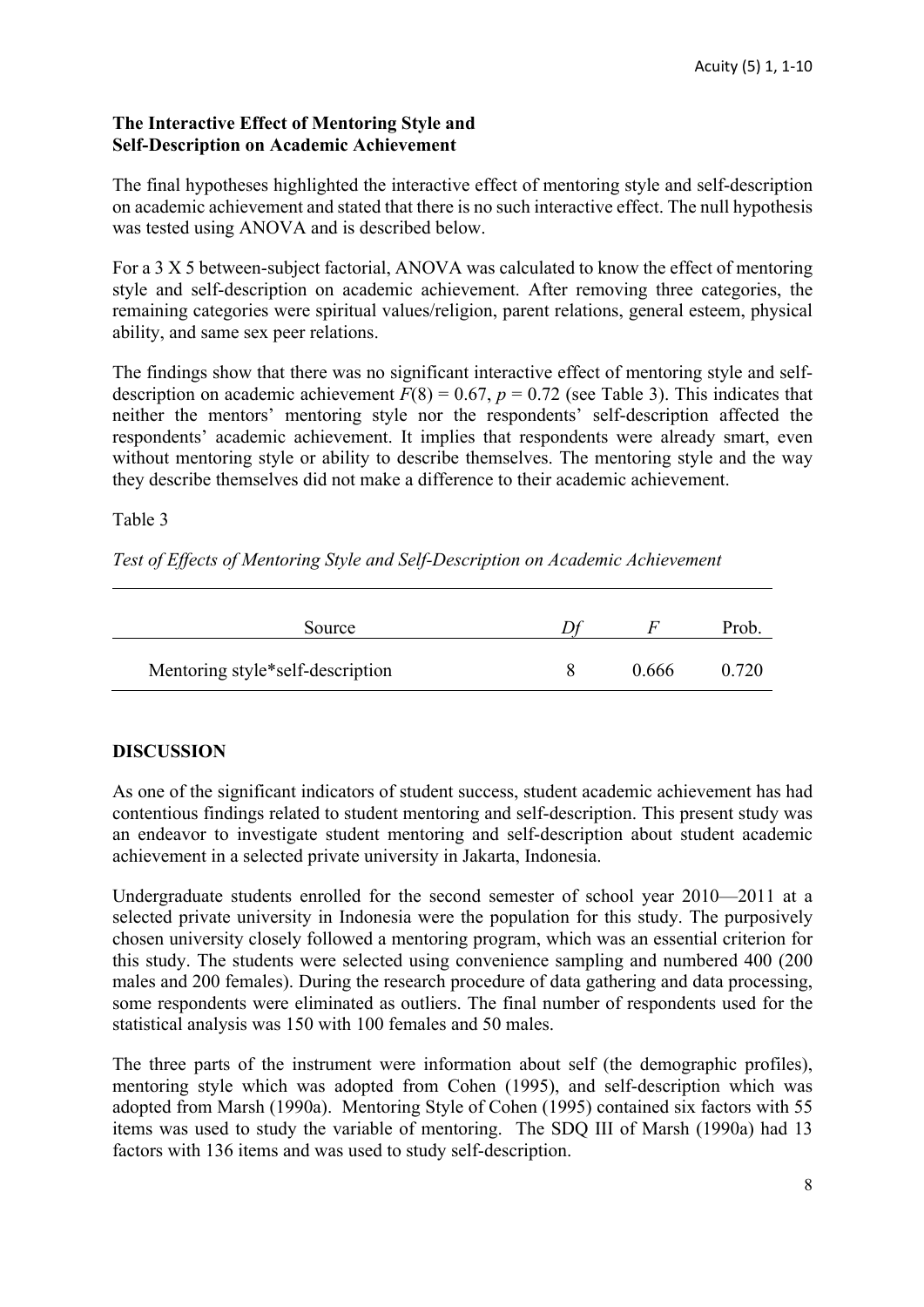Due to some limitations of this study, several recommendations are made for further studies:

- 1. Use purposive sampling for selecting the respondents than by other sampling types to get individuals with certain selected criteria with mentoring. Fraenkel and Wallen (2003) specified that in purposive sampling the researchers "use their judgment to select a sample that they believe, based on prior information; will provide the data they need" (p. 105). Even though in purposive sampling there is weakness in the researcher's judgment, a proper number of respondents can be directly taken based on the need for the study.
- 2. For improved outcomes, the administration of the questionnaires needs to be reconsidered. Attention must be given so that respondents can clearly understand the items in the questionnaire, feel more comfortable during the process of filling out the questionnaire, and have enough time to answer the questionnaire.
- 3. Select a larger population for the study that includes several tertiary institutions where mentoring is practiced. Generalization can be more definitely possible with much larger groups.
- 4. In this study, it is not clear whether it is mentoring that helped to produce high achievement. Taking tertiary institutions with lower academic admission criteria to see the effect of mentoring on academic achievement would be helpful to find this.

## **CONCLUSION**

Several significant findings were identified in this study. *Mentoring style,* the focus of this study, was investigated from the vantage point of the students, the mentees, unlike most studies that reported the data from the mentors themselves. That the students in the study showed high academic achievement pointed out different possibilities about the mentoring style.

One possibility is that students achieved well whatever the mentoring style of their mentors be, proving that mentoring style seems to have differentiated and inclusive characteristics. In other words, mentoring helps in high achievement through the use of different mentoring styles of the mentors or it does not matter at all when the students are really good in academic achievement. This would be true if the academic achievement was proven to have improved compared to before mentoring. But this study did not focus on that aspect. Therefore, the other possibility could also be true. That is, the students in the mentoring program started as high achievers and remained so in spite of the different mentoring styles. Whichever it is, the findings are significant, and for high student achievement is the acid test of quality education. Therefore, this study indicated that mentoring is a practice that must be encouraged in tertiary levels, whatever the mentoring style of the mentors.

#### **REFERENCES**

- Flynn, P. (1995). Global competition and education: Another sputnik? *The Social Studies, 86(*2), 53-55. DOI: pdf/10.1080/00377996.1995.9958370
- Asiaweek. (2000). *Asia's best universities 2000: Overall ranking*. Retrieved from http://edition.cnn.com/ASIANOW/asiaweek/features/universities2000/schools/multi.o verall.html
- Cleary, T. S. (2001). *Indicators of quality*. Retrieved from http://www1.scup.org /downloads /portfolio/SCUP-TOC-Assessment-Quality.pdf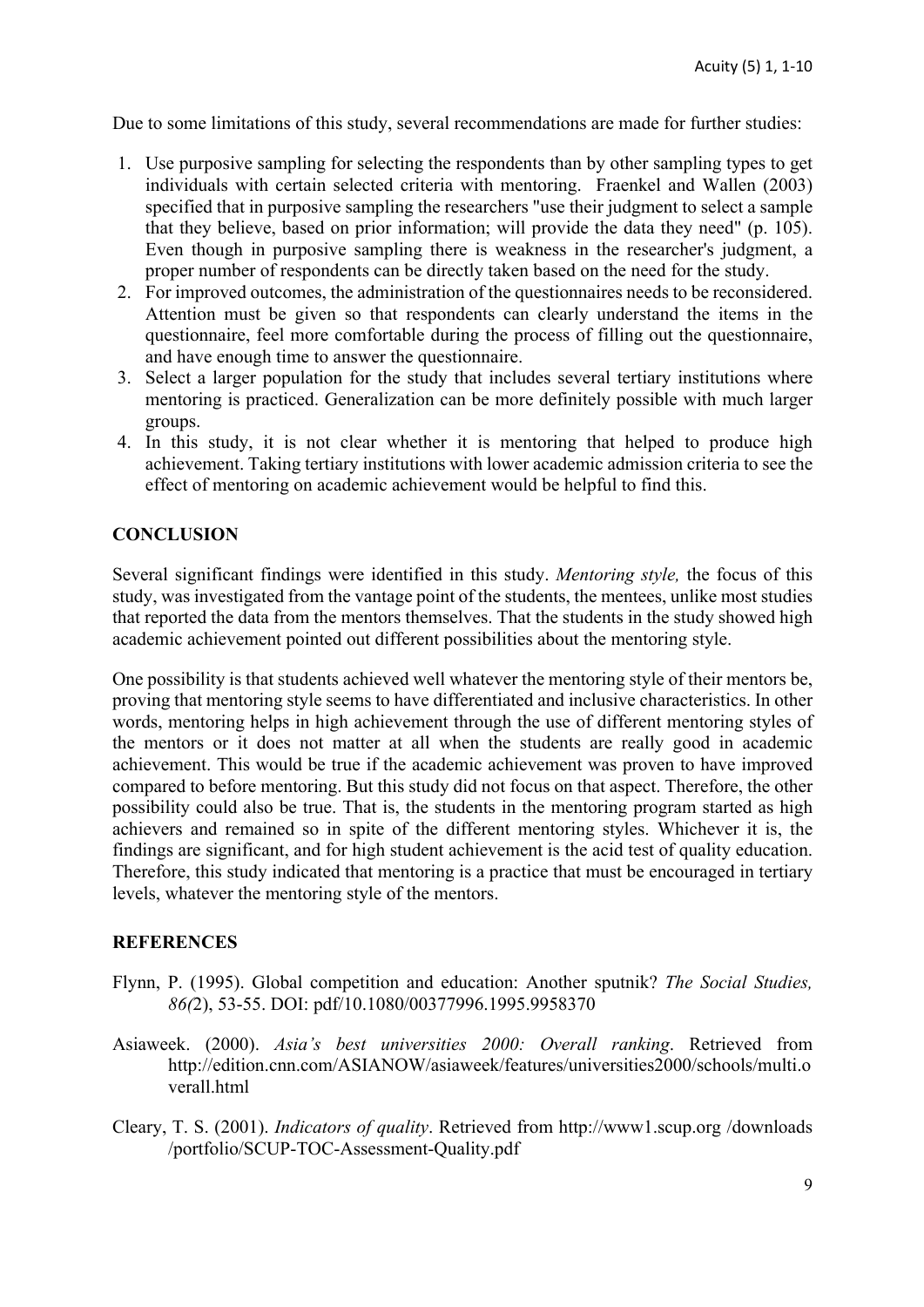- Anderson, E. M., & Shannon, A. L. (1988). Toward a conceptualization of mentoring. *Journal of Teacher Education, 39*(1), 38-42.
- Cohen, N. H. (1995). *Mentoring adult learners: A guide for educators and trainers*. Malabar, FL: Krieger.
- Foster, L. (2001, March). *Effectiveness of mentor programs: Review of literature from 1995 to 2000*. Retrieved from http://www.library.ca.gov/crb/01/04/01-004.pdf
- Otto, P. E. (1999). *Mentors and mentoring: A classic concept comes of age*. Retrieved from http://www.foodproductdesign.com/archive/1999/0599rd.html
- Brewster, C., & Fager, J. (1998). *Student mentoring*. Retrieved from Northwest Regional Educational Laboratory's Information Service Web site http://www.nwrel.org/mentoring/pdf/mentoring.PDF
- Reasoner, R. (n.d.). *What is self-esteem*? Retrieved from International Council for Self-Esteem Web site: http://www.self-es-international.org /content/1-what is.htm.
- Strein, W. (1995). *Assessment of self-concept*. ERIC Identifier: ED389962. Retrieved from http://www.ericdigests.org/1996-3/self.htm
- Zahra, A. T, Arif, M., & Yousuf, M. I. (2010). Relationship of academic, physical, and social self-concepts of students with their academic achievement. *Contemporary Issues in Education Research, 3*(3), 73-78. Retrieved from http://journals.cluteonline.com/ index.php/CIER/article/view/190
- Marsh, H. W., Craven, R., & Debus, R. (1999). *Separation of competence and affect components of multiple dimensions of academic self-concept: A developmental perspective*. Retrieved from http://www.aare.edu .au/99pap/deb99416.htm
- Shavelson, R. J., Hubner, J. J., & Stanton, G. C. (1976). Self-concept: Validation of construct interpretations. *Review of Educational Research*, *46*, 407-441.
- Snow, R. E., Corno, L., & Jackson III, D. (1996). Individual differences in affective and conative functions. In D. C. Berliner, & R. C. Calfee (E.Ds.), *Handbook of educational psychology*. New York, NY: Simon & Schuster Macmillan.
- Tracey, D. K. (2002). *Self-concepts of preadolescents with mild intellectual disability: Multidimensionality, measurement, and support for the big fish little pond effect*. Retrieved from http://self.uws.edu.au/Theses/Tracey/Chapter3.pdf
- Pallant, J. (2007). *SPSS survival manual*. Berkhire, England: McGraw-Hill.
- Engels, E.A. Schmid, C.H., Terrin, N., Olkin, I., & Lau, J. (1999). *Heterogeneity and statistical significance in meta-analysis: An empirical study of 125 meta-analyses.* A technical report, Department of Statistics, Stanford, California. Retrieved from http://www.stat.standford.edu